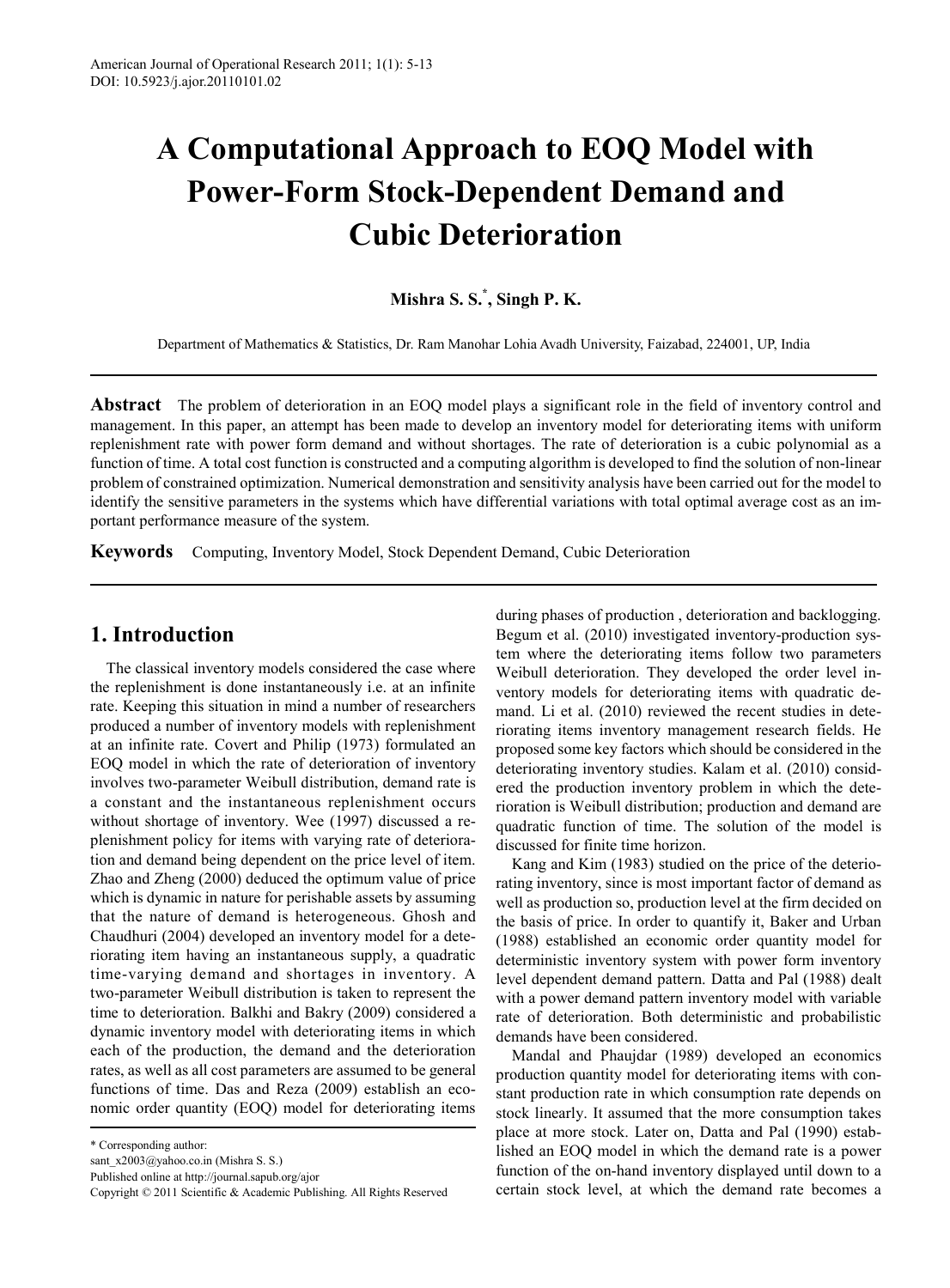constant. Pal et al. (1993) studied a deterministic inventory model for deteriorating items and the demand of item being stock dependent. Giri and Choudhury (1998) determined economic order quantity of perishable inventory with stock dependent demand rate and nonlinear holding cost. Kobbacy and Liang (1999) concerned with the development of an intelligent inventory management system which aims at bridging the substantial gap between the theory and the practice of inventory management. The models incorporated cover deterministic demand models including: constant, quasi-constant, trended and seasonal demand as well as stochastic demand models. Mishra and Singh (2000) presented the inventory models for damageable multi items and also focused on the consumption cost where demand depends on the available stock. Reddy and Sarma (2001) presented a periodic review inventory problem assuming that demand is stock dependent. Datta and Paul (2001) discussed an inventory system in which demand is stock dependent and more sensitive in the sense of price of item. Sana and Chaudhuri (2003) developed an inventory model of a volume flexible manufacturing system for a deteriorating item taking a stock -dependent demand rate. Demand rate remains stock-dependent for an initial period after which a uniform demand rate follows as the stock comes down to a certain level. The unit production cost is taken to be a function of the finite production rate. Ouyang et al. (2005) proposed an EOQ inventory mathematical model for deteriorating items with exponentially decreasing demand.

Berman and Perry (2006) presented a model in which demand rate is the function of inventory level and it is a piecewise constant function and a family of exponential functions. The demand functions and holding cost functions considered as quite general. Jain et al. (2007) presented an economic production quantity (EPQ) model for deteriorating items with stock-dependent demand and shortages. They assumed that a constant fraction of the on-hand inventory deteriorates and demand rate depends upon the amount of the stock level. Zhou and Shi (2008) developed a deterministic inventory model for deteriorating items with stock- dependent demand. Ghosh and Chakrabarty (2009) considered an order-level inventory model with two levels of storage for deteriorating items assuming that the demand is time- dependent. Panda et al. (2009) considered a single item economic order quantity model in which the demand is stock dependent. After a certain time the product starts to deteriorate and due to visualization effect and other aspects of deterioration the demand becomes constant. Singh et al. (2009) developed an inventory model in which demand follows power pattern. When fresh and new items arrive in stock they begin to decay after a fixed time interval. Skouri and Konstantaras (2009) considered an order level inventory model for seasonable and fashionable products subject to a period of increasing demand followed by a period of level demand and then by a period of decreasing demand rate (three branches ramp type demand rate). The product deteriorates with a time dependent, namely, Weibull deterioration rate. Valliathal and Uthayakumar (2009) studied a de-

terministic inventory model for deteriorating items. They considered the combined stock and time varying demand to make the theory more applicable in practice. Patra et al. (2010) developed a deterministic inventory model when the deterioration rate is time proportional. Ghare and Schrader (1963) developed an inventory model for an item with an exponentially decaying inventory, constant demand and finally obtained economic order quantity for the model. Further, Philip (1974) extended the EOQ model by considering the deterioration rate as a variable which follows three-parameter Weibull distribution. Misra (1975) established the optimal production lot size model for deteriorating items with constant demand and varying deterioration as well as constant rate (exponential case) deterioration. He used a two-parameter Weibull distribution to fit the deterioration rate during the production of items and suggested a numerical method for varying rate of deterioration. Shah and Jaiswal (1977) considered an order-level of inventory for the system in which the rate of deterioration is constant (uniform). Cohen (1977) established the joint pricing and ordering policy for exponentially decaying inventory with known demand. Gupta and Vrat (1986) considered an inventory model of stock-dependent consumption rate. Padmanabhan and Vrat (1995) studied EOQ models for perishable items under stock dependent selling rate. Wu et al. (1999) considered an EOQ model in which inventory is depleted not only by demand, but also by deterioration at a Weibull distributed rate, assumed the demand rate with a ramp type function of time. Chen and Lin (2002) focused on optimal replenishment inventory items and assumed that the deterioration is distributed normally. Mishra et al. (2002) have discussed an inventory models for damageable items with two-level storage facility and occurrence of breakdown of machines.

Dye (2004) proposed an EOQ model for perishable Items with Weibull distributed deterioration. He assumed that the demand rate is a power-form function of time. Sana and Chaudhuri (2004) developed a stock-review inventory model for perishable items with uniform replenishment rate and stock-dependent demand. The deterioration function per unit time is a quadratic function of time. The associative cost function is optimized due to the limitation of storage capacity. Deng (2005) considered inventory models with ramp type demand for items with Weibull deterioration. Mishra and Mishra (2008) determined optimum quantity and the price of deteriorating inventory item under perfect competition using marginal revenue and marginal cost approach for different level of stock based demand because it attracts more customers to buy more. In this model the effect of number of selling point in the market on the demand is also discussed. Roy (2008) developed a deterministic inventory model when the deterioration rate is time proportional. Demand rate is a function of selling price and holding cost is time dependent. He considered both the cases shortage and no-shortage in inventory. Shah and Acharya (2008) formulated an order-level lot-size inventory model for a time – dependent deterioration and exponentially declining demand.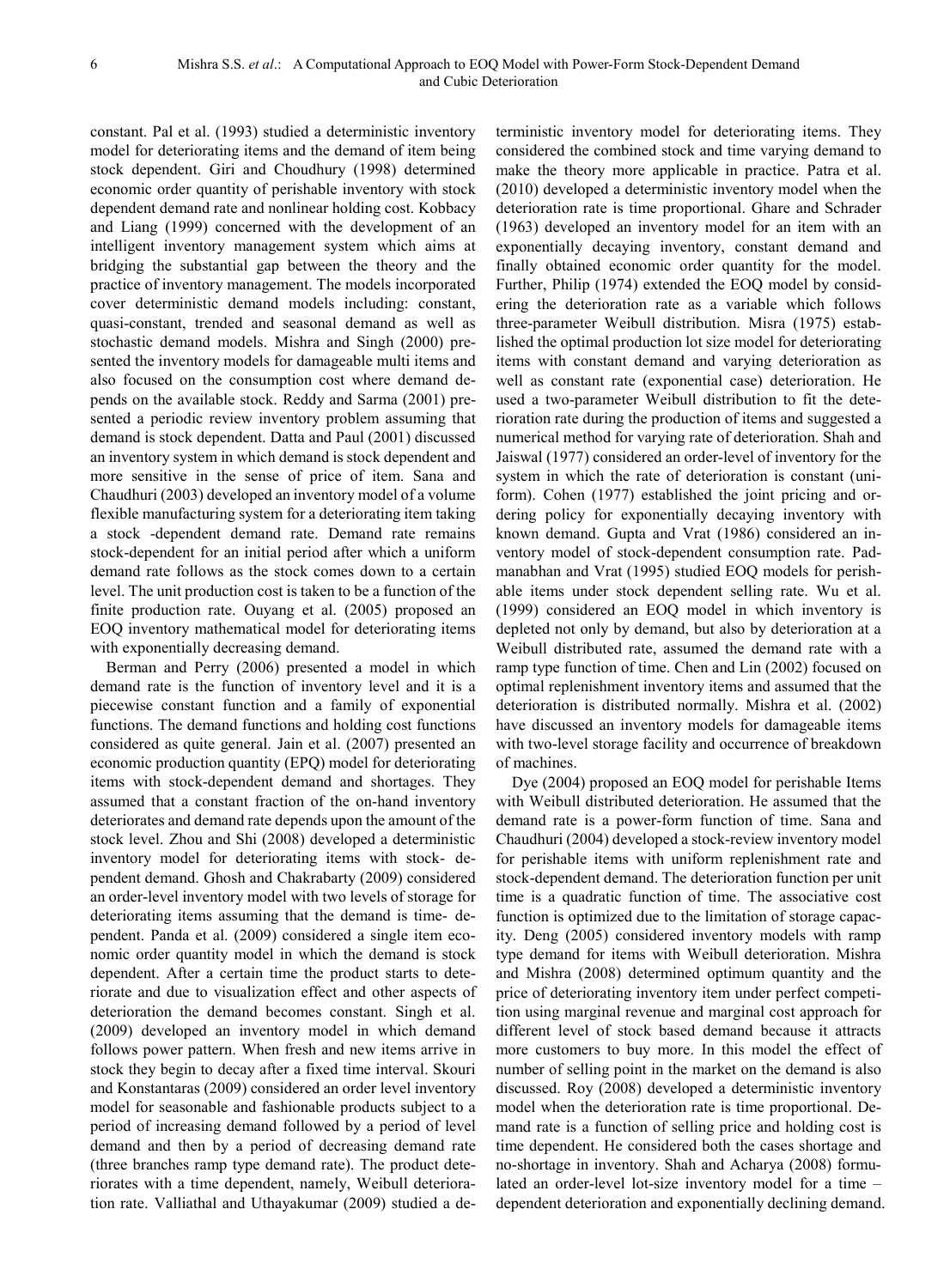Singh et al. (2009) considered an inventory problem for a deteriorating item having two separate warehouses, one of finite dimension and the other of infinite dimension. Deterioration rates of items in the two warehouses may be different, which is time dependent and the demand rate of items is linear with time. Arya et al. (2009) presented an optimization framework to derive optimal replenishment policy for perishable items with stock dependent demand rate. The demand rate is assumed to be a function of current level inventory and the inventory deteriorates per unit time with variable deterioration rate. These two parameter and third-parameter Weibull distribution functions are considered as variable deterioration rate.

Tripathy and Mishra (2010) dealt with development of an inventory model when the deterioration rate follows Weibull two parameter distributions, demand rate is a function of selling price and holding cost is time dependent. With shortage and without shortage both cases have been taken care of in developing the inventory models. Tripathy et al. (2010) developed an order level inventory system for time dependent linearly deteriorating items with decreasing demand rate, assuming that the production rate and the demand rate are time dependent. Two EOQ models for without shortage case and with shortage case have been developed. Kundu and Chakrabarti (2010) considered economic order quantities under conditions of price dependence of demand. In first model, the rate of deterioration is taken to be time-proportional and a power law form of the price dependence of demand is considered. In second model, the rate of deterioration taken to be time-proportional and the time to deterioration is assumed to follow a two-parameter Weibull distribution. A power law form of the price-dependence of demand is considered. They assumed that the time where the inventory depletes to zero is a random point of time.

Sana and Chaudhuri (2004) attempted the model analytically with power order deterioration but they made no attempt to solve the model numerically because of mathematical complexity of the model. As a result, no sensitivity analysis leading to economic feasibility of the model was attempted to study the variation of total optimal average cost of the model with the variation of various important parameters involved in the model. With this in mind in this paper, a computational algorithm has been developed to find the numerical solution of the model having cubic deterioration by solving the complex problem of non-linearity by using a set of techniques of N-R and Taylor's series to compute the total optimal average cost of the system as an important performance measure of the model. All the computations regarding the performance measures are carried out with the help of computing algorithm and its implementation in the C++ language. An exhaustive numerical demonstration and sensitivity analysis have been presented with the help of computing algorithm to exhibit the use of the model. Advantage of the present investigation of the problem lies in the fact that an important performance measure of total optimum average cost of the system is computed to gain the

better insight for planning and controlling the production of the inventory. The provision of cubic deterioration is another useful novelty of the model to assess the reliability of the deterioration of inventory with respect to volatile items.

The whole paper has been organized in various important sections which include introduction, fundamental assumptions and notations, model development and its cost analysis, computing algorithm, numerical demonstration and sensitivity analysis and conclusion.

# **2. Fundamental Assumptions and Notations**

We have used the following assumptions and notations for the model formulation.

#### **Assumptions**

i. Demand of perishable items depends upon on hand inventory *I*. The demand function  $D(I)$  is taken to be a power form function of inventory level *I*(*t*) at any time *t* as  $D(I) = \alpha I^{\beta}$ ,  $\alpha > 0$ ,  $0 < \beta < 1$ , where  $\alpha$  and  $\beta$  are scale and shape parameters. The pictorial representation of demand function is shown in the following figure:



Figure 3.1. Power form demand rate-time relationship

ii. Replenishment rate is infinite (instantaneous) but replenishment size is finite.

iii.Replenishment rate is uniform.

iv.Lead-time is zero.

v. Inventory model is considered for a single perishable product.

vi. A variable fraction  $\theta(t)$  of the on-hand inventory deteriorates per unit of time and is a cubic function of time. Here  $\theta(t) = a + bt + ct^2 + dt^3$ , where *a*, *b*, *c* and *d* are real numbers,  $d \neq 0$ . So that

a) 
$$
\theta'(t) = b + 2ct + 3dt^2
$$

- b)  $\theta''(t) = 2c + 6dt$
- c)  $\theta'''(t) = 6d$

where  $a =$  initial deterioration,  $b =$  initial rate of change of deterioration,  $c = acceleration$  of deterioration and  $d = rate$  of change of acceleration of deterioration. The items undergoes decay at  $\theta(t)I(t)$  at any time t. The intensity of deterioration is very low during the early stage of inventory because t is small. However, the intensity increases with time rapidly as it is a cubic function of time. The pictorial representation of deterioration function is shown in the following figure: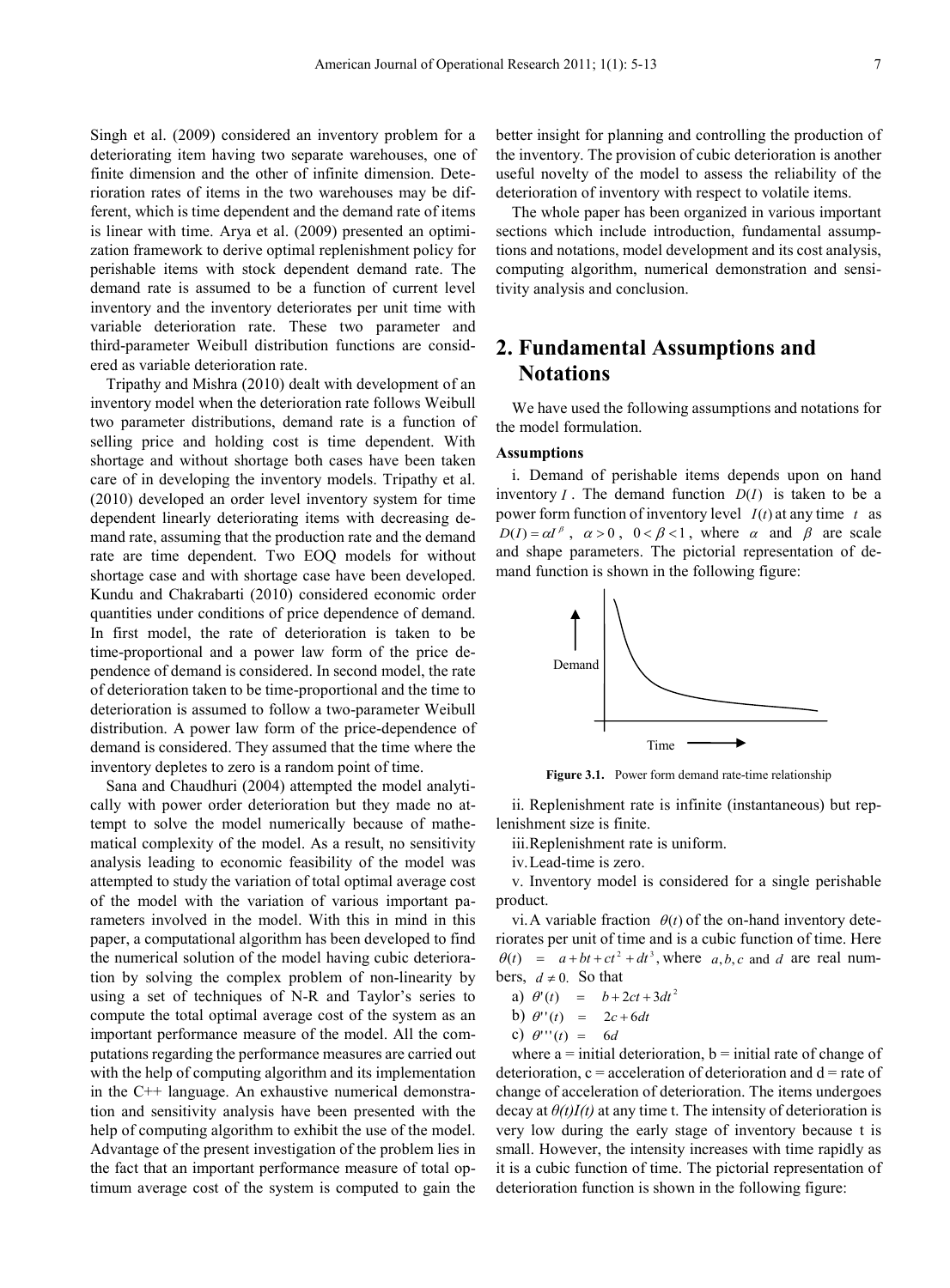

**Figure 3.2.** Deterioration-time relationship

vii. Storage capacity is limited.

viii. Shortages are not allowed.

ix. All ordered units arrive new and fresh, that is, their age equals zero.

x. The time-horizon is infinite.

xi. Holding cost per unit per unit time and set-up cost per inventory cycle both are constant.

xii. Procurement cost (i.e. costs to acquire inventory from various manufacturing centers or units) per unit item is also constant.

#### **Notations**

I(t)=On hand inventory at time t.

I1=Starting and ending inventory level.

I2=Pick of the inventory level.

R=Finite replenishment rate.

Cs=Set up cost per cycle.

Ch=Holding cost per unit per unit time.

Cp=Procurement cost per unit item.

 $t_1$ =Pick off time of the inventory level.

T=The length of a cycle.

TAC=Total average cost for a replenishment cycle.

#### **3. Model Development & Cost Analysis**

The inventory system developed is depicted by the following figure:



**Figure 2.3.** Inventory level-time relationship

In this model, the inventory cycle time consists of two segments [0, t1] and [t1, T]. Uniform replenishment rate starts with inventory I1 and continues upto time  $t = t1$ . The inventory piles up during [0, t1], after meeting demands in the market. The inventory level at time  $t = t1$  is I2. The storage space is limited here. It can store maximum (Ix) units.

Again, the inventory level gradually reaches to I1 at time  $t =$ T. The instantaneous states of the inventory level *I*(*t*) at any time *t* are governed by the following system of differential equations:

$$
\frac{dI(t)}{dt} = R - \alpha I(t)^{\beta} - \theta(t)I(t), \quad 0 \le t \le t_1
$$
\n
$$
\begin{aligned}\n\text{with} \qquad I(0) &= I_1 \quad \text{and} \qquad I(t_1) = I_2 \\
\frac{dI(t)}{dt} &= -\alpha I(t)^{\beta} - \theta(t)I(t), \qquad t_1 \le t \le T\n\end{aligned}
$$
\n
$$
\tag{3.2}
$$

with  $I(T) = I_1$ 

Without loss of generality, we prefer to work  $I(t)$  *as*  $I$ , θ(*t*) *as*  $\theta$ ,  $\theta'(t)$  *as*  $\theta'$ ,  $\theta''(t)$  *as*  $\theta''$  and  $\theta'''(t)$  *as*  $\theta'''$ . We solve the above equations by approximation using Taylor's series expansion. Then eqn (3.1) reduces to

$$
\frac{dI}{dt} = R - \alpha I^{\beta} - \theta.I, \text{ so that}
$$
\n
$$
\frac{d^{2}I}{dt^{2}} = -(\alpha\beta I^{\beta-1} + \theta)\frac{dI}{dt} - \theta'I
$$
\n
$$
\frac{d^{3}I}{dt^{3}} = -(\alpha\beta I^{\beta-1} + \theta)\frac{d^{2}I}{dt^{2}} - (\alpha\beta(\beta-1)I^{\beta-2}\frac{dI}{dt} + 2\theta')\frac{dI}{dt} - \theta''I
$$
\n
$$
\frac{d^{4}I}{dt^{4}} = -(\alpha\beta I^{\beta-1} + \theta)\frac{d^{3}I}{dt^{3}} - 3(\alpha\beta(\beta-1)I^{\beta-2}\frac{dI}{dt} + \theta')\frac{d^{2}I}{dt^{2}} - (\alpha\beta(\beta-1)(\beta-2)I^{\beta-3}\left(\frac{dI}{dt}\right)^{2} + 3\theta''\frac{dI}{dt} - \theta'''I
$$

Applying initial condition at  $t = 0$ , viz  $I(0) = I_1$ ,  $\theta(0) = a$ ,  $\theta'(0) = b$ ,  $\theta''(0) = 2c$  and  $\theta'''(0) = 6d$ , We get

$$
\begin{aligned}\n\left[\frac{dI}{dt}\right]_{t=0} &= R - \alpha I_1^{\beta} - aI_1 = f_1(I_1) \ge 0, \text{ for feasibility of the model.} \\
\left[\frac{d^2I}{dt^2}\right]_{t=0} &= \alpha^2 \beta I_1^{2\beta-1} + \alpha(\beta+1)aI_1^{\beta} - \alpha\beta RI_1^{\beta-1} + (a^2-b)I_1 - aR \\
&= f_2(I_1) \\
\left[\frac{d^3I(t)}{dt^3}\right]_{t=0} &= -\alpha^3 \beta(2\beta-1)I_1^{3\beta-2} - 3\alpha^2 \beta^2 aI_1^{2\beta-1} + \alpha^2 \beta(3\beta-2)RI_1^{2\beta-2} \\
&- \alpha\left(\beta^2 + \beta + 1\right)a^2 - (\beta+2)bI_1^{\beta} + 2\alpha\beta^2 aRI_1^{\beta-1} - \alpha\beta(\beta-1)R^2I_1^{\beta-2} \\
&- \left(a^3 - 3ab + 2c\right)I_1 + \left(a^2 - 2b\right)R = f_3(I_1) \\
\left[\frac{d^4I(t)}{dt^4}\right]_{t=0} \\
&= \alpha^4 \beta(6\beta^2 - 7\beta + 2)I_1^{4\beta-3} + 2\alpha^3 \beta(6\beta^2 - 5\beta + 1)aI_1^{3\beta-2} - \alpha^3 \beta(12\beta^2 - 17\beta + 6)RI_1^{3\beta-3} + \alpha^2 \beta(7\beta^2 - 2\beta + 1)a^2 - 2(2\beta + 1)bI_1^{3\beta-1} - \alpha^2 \beta(14\beta^2 - 15\beta + 4)aRI_1^{2\beta-2} + \alpha^2 \beta(\beta-1)(7\beta-6)R^2I_1^{2\beta-3} + \alpha\left(\beta^3 + \beta^2 + \beta + 1\right)a^3 - (3\beta^2 + 4\beta + 5)ab + 2(\beta + 3)cI_1^{\beta} - \alpha\beta R\left(\beta\beta^2 - \beta + 1\right)a^2 - (3\beta + 2)bI_1^{\beta-1} + \alpha\beta \\
(\beta-1)(3\beta-2)aR^2I_1^{\beta-2} - \alpha\beta(\beta-1)(\beta-2
$$

Neglecting fifth and other higher order derivatives from the expansion of  $I(t)$ , we have

$$
I(t) = I(0) + \left[\frac{dI}{dt}\right]_{t=0} t + \left[\frac{d^2I}{dt^2}\right]_{t=0} \frac{t^2}{2} + \left[\frac{d^3I}{dt^3}\right]_{t=0} \frac{t^3}{6} + \left[\frac{d^4I}{dt^4}\right]_{t=0} \frac{t^4}{24}
$$

$$
= I_1 + f_1(I_1) t + \frac{f_2(I_1)}{2} t^2 + \frac{f_3(I_1)}{6} t^3 + \frac{f_4(I_1)}{24} t^4, \quad 0 \le t \le t_1 \tag{3.3}
$$

Similarly, applying initial condition at  $t = t1$  from eqn (3.2), we have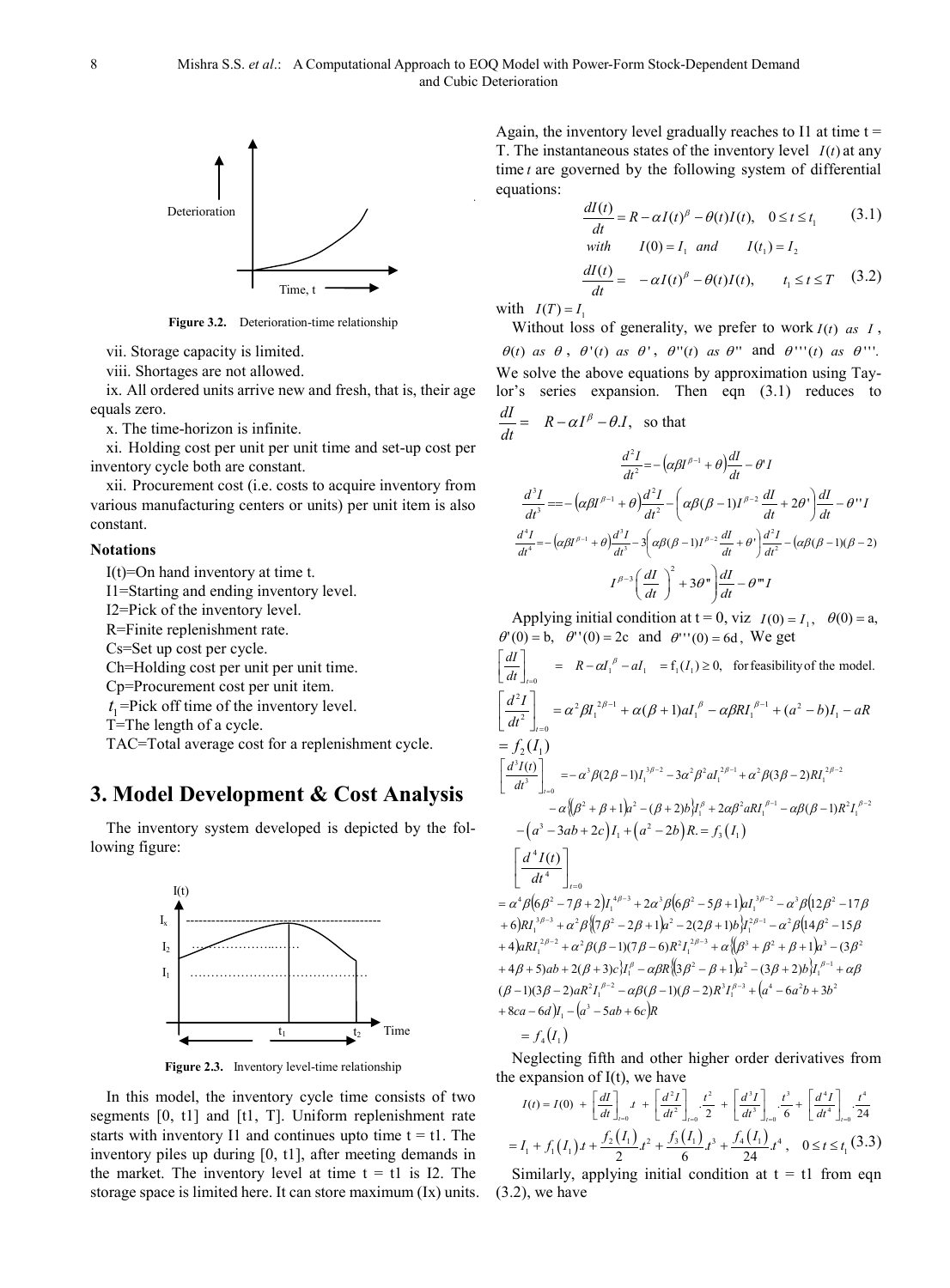$$
I(t) = I_2 + f_1(I_2)(t - t_1) + \frac{f_2(I_2)}{2}(t - t_1)^2 + \frac{f_3(I_2)}{6}
$$
(3.4)  
\n
$$
(t - t_1)^3 + \frac{f_4(I_2)}{24}(t - t_1)^4, t_1 \le t \le T
$$
  
\nwhere  $f_1(I_2) = -\alpha I_2{}^{\beta} - (\alpha + bt_1 + ct_1{}^2 + dt_1{}^3)I_2$   
\n $f_2(I_2) = \alpha^2 \beta I_2{}^{2\beta-1} + \alpha(\beta + 1)(\alpha + bt_1 + ct_1{}^2 + dt_1{}^3)I_2{}^{\beta}$   
\n $+ \left\{ (\alpha + bt_1 + ct_1{}^2 + dt_1{}^3)^2 - (b + 2ct_1 + 3dt_1{}^2)I_2 \right\}$   
\n $f_3(I_2) = -\alpha^3 \beta(2\beta - 1)I_2{}^{3\beta-2} - 3\alpha^2 \beta^2(\alpha + bt_1 + ct_1{}^2 + dt_1{}^3)I_2{}^{2\beta-1}$   
\n $- \alpha \left( \beta^2 + \beta + 1 \right) (\alpha + bt_1 + ct_1{}^2 + dt_1{}^3)^2 - (\beta + 2)(b + 2ct_1 + 3dt_1{}^2)I_2{}^{\beta}$   
\n $- \left( \alpha + bt_1 + ct_1{}^2 + dt_1{}^3 \right)^3 - 3(\alpha + bt_1 + ct_1{}^2 + dt_1{}^3)(b + 2ct_1 + 3dt_1{}^2) + (2c + 6dt_1)I_2{}^2$   
\n $f_4(I_2) = \alpha^4 \beta(6\beta^2 - 7\beta + 2)I_2{}^{4\beta-3}$   
\n $+ 2\alpha^3 \beta(6\beta^2 - 5\beta + 1)(\alpha + bt_1 + ct_1{}^2 + dt_1{}^3)I_2{}^{3\beta-2}$   
\n $+ \alpha^2 \beta \left(7\beta^2 - 2\beta + 1 \right) (\alpha + bt_1 + ct_1{}^2 + dt_1{}^3)I_2{}^{3\beta-2}$   
\n $+ \alpha^2 \beta \left(7\beta^2 - 2\beta + 1 \right$ 

The total inventory in the cycle

$$
\int_{0}^{T_{1}} I(t)dt = \int_{0}^{i} I(t)dt + \int_{t_{1}}^{T} I(t)dt
$$
\n
$$
= I_{1}t_{1} + f_{1}(I_{1})\frac{t_{1}^{2}}{2} + f_{2}(I_{1})\frac{t_{1}^{3}}{6} + f_{3}(I_{1})\frac{t_{1}^{4}}{24} + f_{4}(I_{1})\frac{t_{1}^{5}}{120} +
$$
\n
$$
I_{2}(T-t_{1}) + f_{1}(I_{2})\frac{(T-t_{1})^{2}}{2} + f_{2}(I_{2})\frac{(T-t_{1})^{3}}{6}
$$
\n
$$
+ f_{3}(I_{2})\frac{(T-t_{1})^{4}}{24} + f_{4}(I_{2})\frac{(T-t_{1})^{5}}{120}
$$
\n(3.5)

Total cost invested during each inventory cycle is given by

$$
TC(T) = C_{h} \left\{ \int_{0}^{t_{1}} I(t)dt + \int_{t_{1}}^{T} I(t)dt \right\} + C_{s} + kRt_{1}
$$
\n
$$
= C_{h} \left\{ I_{1}t_{1} + f_{1}(I_{1}) \frac{t_{1}^{2}}{2} + f_{2}(I_{1}) \frac{t_{1}^{3}}{6} + f_{3}(I_{1}) \frac{t_{1}^{4}}{24} + f_{4}(I_{1}) \frac{t_{1}^{5}}{120} + \right\}
$$
\n
$$
= C_{h} \left\{ I_{2}(T - t_{1}) + f_{1}(I_{2}) \frac{(T - t_{1})^{2}}{2} + f_{2}(I_{2}) \frac{(T - t_{1})^{3}}{6} + f_{3}(I_{2}) \frac{(T - t_{1})^{4}}{24} + f_{4}(I_{2}) \frac{(T - t_{1})^{5}}{120} + C_{s} + C_{p} Rt_{1} \right\}
$$

Therefore, the total average cost is

$$
TAC(T) = \frac{1}{T} \left[ C_h \left\{ \int_0^t I(t)dt + \int_{t_1}^T I(t)dt \right\} + C_s + kRt_1 \right]
$$
  

$$
= \frac{1}{T} \left[ C_h \left\{ \int_0^t I(t)dt + \int_{t_1}^T I(t)dt \right\} + C_s + kRt_1 \right]
$$
  

$$
= \frac{1}{T} \left[ C_h \left\{ I_1(t-t_1) + f_1(I_2) \frac{(T-t_1)^2}{2} + f_2(I_2) \frac{(T-t_1)^2}{6} + \int_{0}^T I_2(t-t_1)dt \right\} + f_3(I_2) \frac{(T-t_1)^4}{24} + f_4(I_2) \frac{(T-t_1)^5}{120} + \int_{0}^T I_2(t-t_1)dt + C_s + C_p Rt_1 \right]
$$
(3.6)

Now we optimize  $TAC(T)$  for  $I_1 \ge 0$ ,  $R > \alpha I_1^{\beta} + aI_1$ ,  $I_2 > I_1$  and  $I_2 \leq I_x$ .

The optimal value of *T* for the minimum total average cost is the solution of the non-linear equation in *T* i.e.  $\frac{d}{dt} TAC = 0$  provided that this obtained value of *T* satisfies

the condition 
$$
\left[\frac{d^2}{dt^2}TAC\right]_{t=T^*}>0
$$
, where  $T^*$  is the optimal

value of T.

The above constrained optimization problem can be solved using any iterative numerical method when the values of the parameters are prescribed. Here, this objective is fulfilled by developing computing algorithm and using N-R method which returns us optimal value of T and total optimal average cost (TOAC) of the system.

# **4. Computing Algorithm**

The following computing algorithm is developed to find out the optimal cycle time and total optimal average cost of the inventory system.

Step (i): Begin Step (ii): Data input Step (iii): Enter D Step (iv): Enter Ch, Cs and Cp Step (v): Enter deterioration rate Step (vi): Enter initial guess of cycle time Step (vii): Define function Step (viii): Do Step (ix): Compute function Step (x): Compute function derivative Step (xi): Compute Step (xii): Compute diff. (Tn-To) Step (xiii): Assign To=Tn Step (xiv): While Step (xv): Abs(diff)<0.0001 & diff.  $\neq$  0. Step (xvi): Data output fn Step (xvii): Data output fnd Step (xviii): Data output Tn Step (xix): Define total average cost function (tacf) Step (xx): Enter Tn Step (xxi): Compute tacf Step (xxii): Data output tacf Step (xxiii): End

# **5. Numerical Demonstration & Sensitivity Analysis**

The following tables are the output of the computing algorithm implemented in C++.

Table and Graph (5.1): Replenishment rate (RR) Vs. TOAC

 $(\alpha = 4, \beta = 0.5, \alpha = 0.05, \beta = 0.03, \gamma = 0.02, \gamma = 0.01,$ 

$$
I_1 = 1000
$$
,  $I_2 = 1500$ ,  $C_s = 2000$ ,  $C_h = 5$ ,  $C_p = 1$ ,  $T = 5$ ,  $t_1 = 2$ 

| RR  | <b>TOAC</b> |
|-----|-------------|
| 150 | 6960        |
| 250 | 7000        |
| 350 | 7040        |
| 450 | 7080        |
| 550 | 7120        |
| ລາດ | 7148        |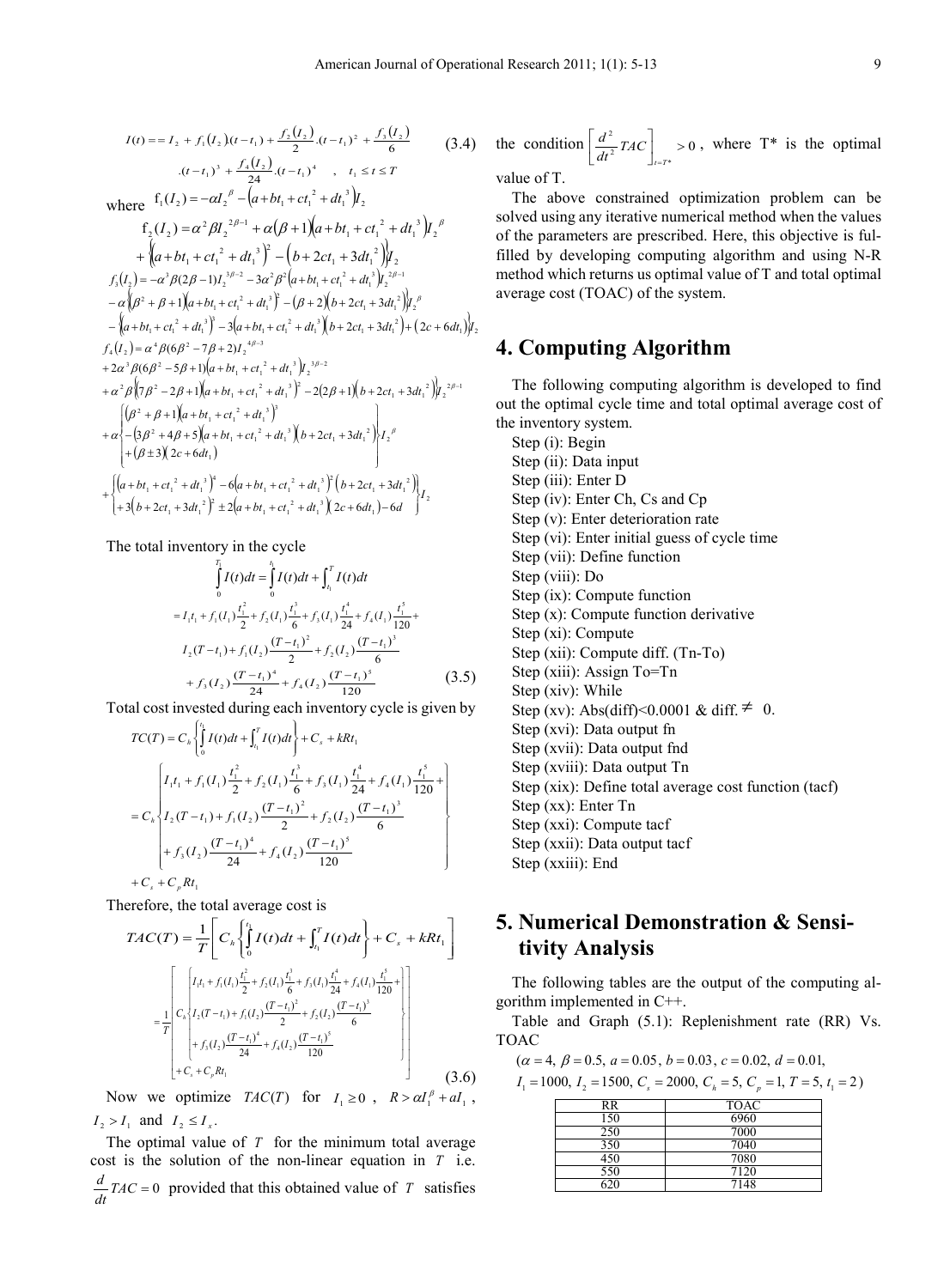

Table and Graph (5.2): Starting and ending inventory level (SEIL) Vs. TOAC

 $(\alpha = 4, \beta = 0.5, R = 200, a = 0.05, b = 0.03, c = 0.02, d = 0.01,$ 

 $I_2 = 1500, C_s = 2000, C_h = 5, C_p = 1, T = 5, t_1 = 2$ 

| SEIL | <b>TOAC</b> |
|------|-------------|
| 500  | 5980        |
| 700  | 6380        |
| 900  | 6780        |
| 1100 | 7180        |
| 1300 | 7580        |
| 1400 | 7780        |



Table and Graph (5.3): Pick-off inventory level (PIL) Vs. TOAC  $I_1 = 1000, C_s = 2000, C_h = 5, C_p = 1, T = 5, t_1 = 2$  $(\alpha = 4, \beta = 0.5, R = 200, a = 0.05, b = 0.03, c = 0.02, d = 0.01,$ 

| <b>TOAC</b> |
|-------------|
| 5780        |
| 6080        |
| 6380        |
| 6680        |
| 6980        |
| 7280        |
|             |



Table and Graph (5.4): Set up cost per cycle SCPC Vs TOAC  $(\alpha = 4, \beta = 0.5, R = 200, a = 0.05, b = 0.03, c = 0.02, d = 0.01,$ 

| $I_1 = 1000$ , $I_2 = 1500$ , $C_h = 5$ , $C_p = 1$ , $T = 5$ , $t_1 = 2$ ) |      |
|-----------------------------------------------------------------------------|------|
| <b>SCPC</b>                                                                 | TOAC |
| 1000                                                                        | 6780 |
| 1400                                                                        | 6860 |
| 1800                                                                        | 6940 |
| 2200                                                                        | 7020 |
| 2600                                                                        | 7100 |

2800 7140



Table and Graph (5.5): Holding cost per unit per unit time HCPUPUT Vs TOAC

 $I_1 = 1000, I_2 = 1500, C_s = 2000, C_p = 1, T = 5, t_1 = 2$  $(\alpha = 4, \beta = 0.5, R = 200, a = 0.05, b = 0.03, c = 0.02, d = 0.01,$ 

| <b>HCPUPUT</b> | <b>TOAC</b> |
|----------------|-------------|
|                | 1780        |
|                | 4380        |
|                | 6980        |
|                | 8020        |
|                | 9580        |
|                | 10880       |



Table and Graph (5.6): Procurement cost per unit item PCPUI Vs TOAC  $I_1 = 1000, I_2 = 1500, C_s = 2000, C_h = 5, T = 5, t_1 = 2$  $(\alpha = 4, \beta = 0.5, R = 200, a = 0.05, b = 0.03, c = 0.02, d = 0.01,$ 

| <b>PCPUI</b> | <b>TOAC</b> |
|--------------|-------------|
| 0.3          | 6924        |
| 0.6          | 6949        |
| 1.0          | 6980        |
| 12           | 6996        |
| 1.5          | 7020        |
| .8           | 7044        |



Table and Graph (5.7): Length of a cycle LC Vs TOAC  $I_1 = 1000, I_2 = 1500, C_s = 2000, C_h = 5, C_p = 1, t_1 = 2$  $(\alpha = 4, \beta = 0.5, R = 200, a = 0.05, b = 0.03, c = 0.02, d = 0.01,$ 

| <b>TOAC</b><br>LC<br>6633<br>6850<br>6980<br>7067<br>7129 |      |
|-----------------------------------------------------------|------|
|                                                           |      |
|                                                           |      |
|                                                           |      |
|                                                           |      |
|                                                           |      |
|                                                           |      |
|                                                           | 7175 |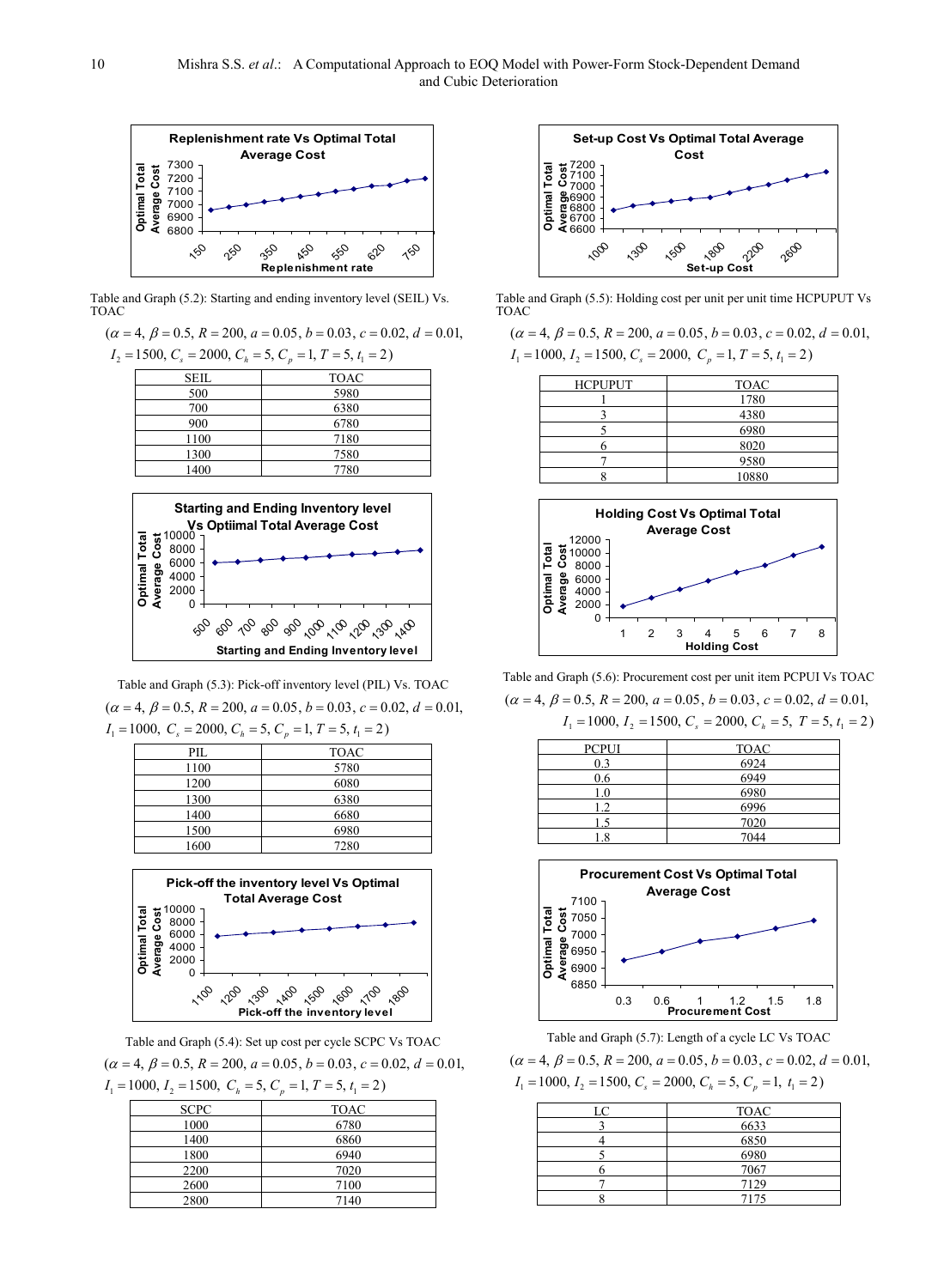

Table and Graph (5.8): Pick-off time of inventory level PTIL Vs TOAC

 $I_1 = 1000, I_2 = 1500, C_s = 2000, C_h = 5, C_p = 1, T = 5$  $(\alpha = 4, \beta = 0.5, R = 200, a = 0.05, b = 0.03, c = 0.02, d = 0.01,$ 

| PTIL                                                                     | <b>TOAC</b> |
|--------------------------------------------------------------------------|-------------|
| 0.5                                                                      | 7670        |
| 1.0                                                                      | 7440        |
| 2.0                                                                      | 6980        |
| 3.0                                                                      | 6520        |
| 3.5                                                                      | 6290        |
| 4.0                                                                      | 6060        |
| Pick off time of inventory level Vs<br><b>Optimal Total Average Cost</b> |             |



The aim of the sensitivity analysis is to demonstrate the variability of the model based on the simulations or the hypothetical data-input. In this paper, we prefer the hypothetical data-input to run the search program of the system. It is the process of varying model parameters over a reasonable range and observing the relative changes in the model response. Remarkable are the observed changes in the total optimal average cost of the inventory model under consideration. We wrote a program in  $C++$  to compute the total optimal average cost of the inventory model under consideration. In sensitivity analysis, variational effect of parameters on the total optimal average cost is presented. The following observations have been drawn from the model under consideration.

In table and graph (5.1), we observe that as replenishment rate increases, the total optimal average cost of the inventory cycle increases. Numerically, an increase of 17% in the replenishment rate of the inventory cycle amounts to increase of about 0.29% in total optimal average cost of the inventory cycle. It indicates that as replenishment rate of the inventory cycle increases, the system will be more economically feasible. Here is a positive correlation between replenishment rate and the total optimal average cost.

In table and graph (5.2), we see that as starting and ending inventory level increases, the total optimal average cost of

the inventory cycle increases. In fact, about 20% increase in the starting and ending inventory level of the inventory cycle amounts to approx. 3.35% in total optimal average cost of the inventory cycle. Thus, we observe that changes in the total optimal average cost of the inventory cycle with respect to starting and ending inventory level is very slow. This also shows a positive correlation between starting and ending inventory level and the total optimal average cost.

In table and graph (5.3), we find that as pick of the inventory level increases, the total optimal average cost of the inventory cycle increases. Moreover, an increase of 9.1% in the pick of the inventory level of the inventory cycle amounts to increase of about 5.19% in total optimal average cost of the inventory cycle. Thus, the changes in the total optimal average cost of the inventory cycle with respect to pick of the inventory level are almost same. Here is a positive correlation between starting and ending inventory level and the total optimal average cost. This is in the complete agreement with the basic idea that the inventory level is directly proportional to the total optimal average cost of the inventory cycle in nature.

In table and graph (5.4), we find that as Set up cost per cycle increases, total optimal average cost of the inventory cycle increases. Further, an increase of 20 % in set up cost per cycle creates approx. 0.006 % increase in the total optimal average cost of the inventory cycle. There exists a positive correlation between set up cost per cycle and the total optimal average cost of the inventory cycle.

In table and graph (5.5), we see that as holding cost per unit per unit time of the inventory cycle increases, the total optimal average cost of the inventory cycle increases. Thus, a positive correlation is found between them. Moreover, 33.3% increase in holding cost per unit per unit time of the inventory cycle amounts to increase of about 29.68% in the total optimal average cost of the inventory cycle. Thus, almost same changes are observed in holding cost per unit per unit time of the inventory cycle with respect to the optimal total Average Cost of the inventory cycle.

In table and graph (5.6), we observe that as Procurement cost per unit item in the inventory cycle increases, the optimal Total Average Cost show an increasing trend. Actually, an increase of 20% in procurement cost per unit item in the inventory causes about 0.23 % increase in the optimal Total Average Cost of the inventory cycle. This shows a positive correlation between them.

From table and graph (3.7), it is clear that when length of an inventory cycle increases, the optimal total average cost show an increasing trend. Actually, an increase of 25% in length of an inventory cycle causes about 0.44 % increase in the optimal total average cost of the inventory cycle. This also shows a positive correlation between them.

From table and graph (5.8), it is clear that when pick off time of the inventory level increases, the optimal total Average Cost show a decreasing trend. Actually, an increase of 25% in pick off time of the inventory level causes about 3.3 % decrease in the optimal total average cost of the in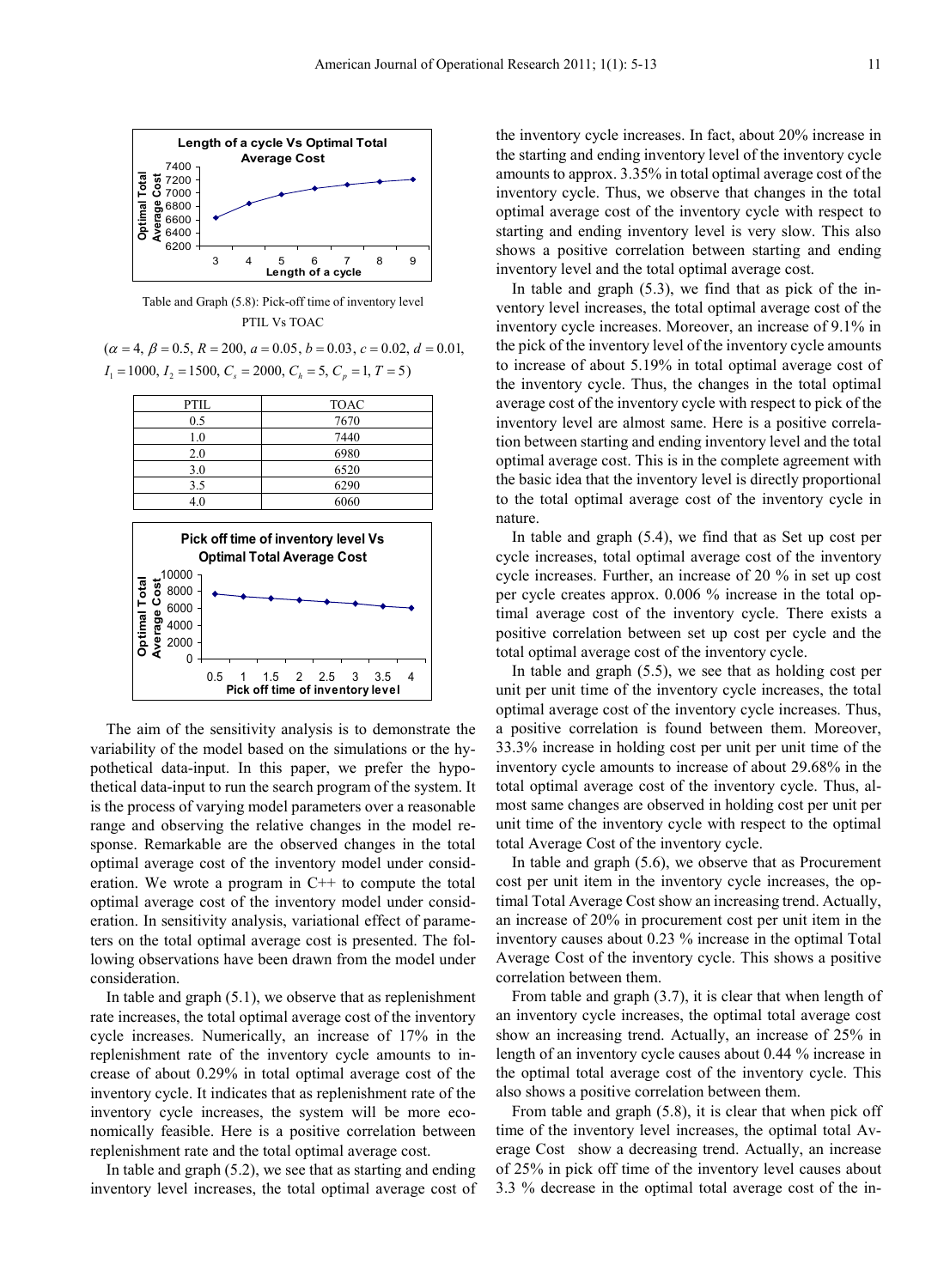ventory cycle which shows a negative correlation between them.

## **5. Conclusions**

It is a real fact that a large pile of goods motivated the customer to buy more. So the demand rate should be a function of the stock-level. In the literature, deterioration rate is considered as constant, linear, quadratic function of time and Weibull distribution. But we have considered the deterioration is a cubic function of time. Because, when deterioration starts then it is accelerated with time. This situation happens in case of fast deteriorating items such as meat, vegetables, fruits, dairy and allied products (milk, curd cheese, yoghurt, and Khoya etc), bread, sweets, food, and high nitrogen containing chips, pharmaceuticals, blood and radioactive chemicals. Shortages are not allowed.

As in the constructed model, the considered environment does not fit to any specific system but captures some common characteristics of that environment; the model developed provides the best possible solution subject to the model constraints. Various observations laid down (tables 5.1- 5.8) for the model to see the adaptability of the proposed model. The objective of our model is to determine the total optimal average variable inventory cost at optimal inventory-level, which is the sum of set-up costs, holding costs and procurement costs of inventory items.

## **ACKNOWLEDGEMENTS**

The authors are highly thankful to the editor for improving the paper in the present form.

## **REFERENCES**

- [1] Arya, R.K., Singh, S.R. and Shakya, S.K. (2009). An Order Level Inventory Model for Perishable Items with Stock Dependent Demand and Partial Backlogging. International Journal of Computational and Applied Mathematics 4(1): 19–28
- [2] Baker, R.C. and Urban, T.L. (1988). A Deterministic Inventory System with an Inventory Level Dependent Demand Rate. Journal of Operational Research Society 39: 823-831
- [3] Balkhi, Z.T., and Bakry, A.S.H. (2009). A general and Dynamic production lot size Inventory model. International Journal of Mathematical Models and Methods in Applied Sciences 3(3): 187-195
- [4] Begum, R., Sahu, S.K. and Sahoo, R.R. (2010). An EOQ Model for Deteriorating Items with Weibull Distribution Deterioration, Unit Production Cost with Quadratic Demand and Shortages. Applied Mathematical Sciences 4(6): 271 – 288
- [5] Berman, O. and Perry, D. (2006). An EOQ Model with State-Dependent Demand Rate. European Journal of Opera-

tion Research : 255-272

- [6] Chen, J.M. and Lin, C.S. (2002). An Optimal Replenishment Model for Inventory Items with Normally Distributed Deterioration. Production Planning and Control: 470-480
- [7] Cohen, M.A. (1977). Joint Pricing and Ordering Policy for Exponentially Decaying Inventory with known Demand. Naval Res. Logistics Quarterly 24: 257-268
- [8] Covert, R.P. and Philip, G.C. (1973). An EOQ Model for Items with Weibull Distribution Deterioration. AIIE Transactions 5: 323-326
- [9] Das, S. and Reza, M. (2009). An Economic Order Quantity Model for Deteriorating Items with Partial Backlogging and a Quadratic Decreasing Demand Function.Proceedings of the 5th Asian Mathematical Conference, Malaysia : 701-708
- [10] Datta, T.K. and Pal, A.K. (1988). Order Level Inventory System with Power Demand Pattern for Items with Variable Rate of Deterioration. Indian Journal of Pure and Applied Mathematics 19 (11): 1043-1053
- [11] Datta, T.K. and Pal, A.K. (1990). A Note on an Inventory Model with Inventory Level Dependent Demand Rate. Journal of the Operational Research Society 41: 971-975
- [12] Datta, T.K. and Pal, A.K. (2001). An Inventory System with Stock-Dependent, Price-Sensitive Demand Rate. Production Planning and Control :12-37
- [13] Dye, C.Y. (2004). A Note on "An EOQ Model for Items with Weibull Distributed Deterioration, Shortages and Power Demand Pattern". Information and Management Sciences 15(2): 81-84
- [14] Ghare, P.M. and Schrader, G.P. (1963). A Model for Exponentially Decaying Inventory. Journal on Industrial Engineering 14: 238 -243
- [15] Ghosh, S. and Chakrabarty, T. (2009). An Order-Level Inventory Model under Two Level Storage System with Time Dependent Demand. OPSEARCH 46(3): 335–344
- [16] Ghosh, S.K. and Chaudhuri, K.S., (2004). An Order-Level Inventory Model for a Deteriorating Item with Weibull Distribution Deterioration, Time-Quadratic Demand and Shortages. Advanced Modeling and Optimization 6(1): 2-35
- [17] Giri, B.C. and Choudhury, K.S. (1998). Deterministic Models of Perishable Inventory with Stock Dpendent Demand Rate and Nonlinear Holding Cost. European Journal of Operational Research 105: 467- 474
- [18] Gupta, R. and Vrat, P. (1986). Inventory Model for Stock-Dependent Consumption Rate. Opsearch 23:19-24
- [19] Jain, M., Sharma, G.C. and Rathore S. (2007). Economic Production Quantity Models with Shortage, Price and Stock-Dependent Demand for Deteriorating Items. IJE Transactions A, Basics 20(2):159-168
- [20] Kalam, A., Samal, D., Sahu, S.K. and Mishra M. (2010). A Production Lot-size Inventory Model for Weibull Deteriorating Item with Quadratic Demand, Quadratic Production and Shortages. International Journal of Computer Science & Communication 1(1): 259-262
- [21] Kang, S. and Kim, I.T. (1983). A Study on Price And Production Level of the Deteriorating Inventory System. Inter-